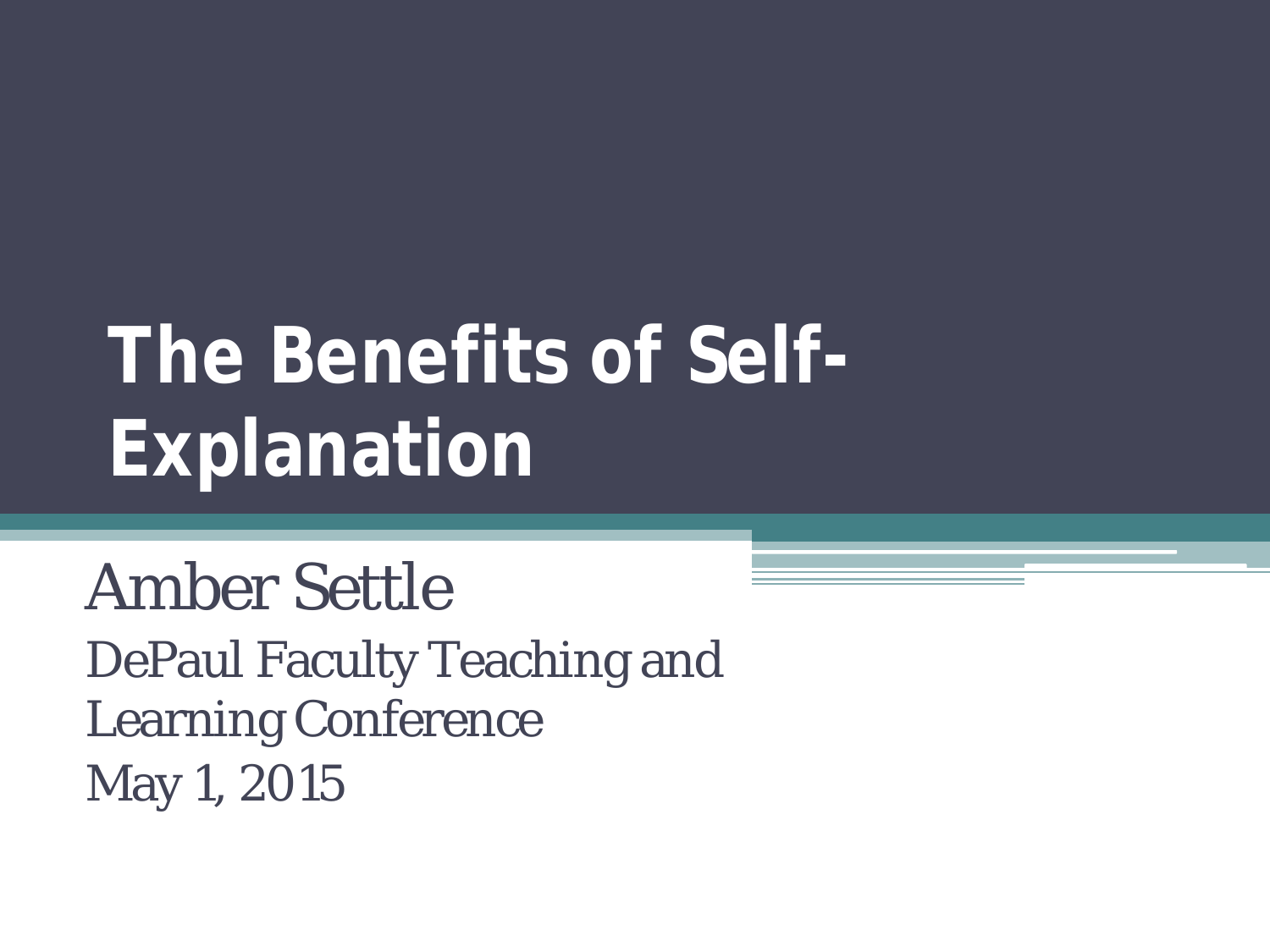## What is self-explanation?

- Learners spontaneously explain the meaning of content
	- Passages of text or other written material
	- In the context of studying a target domain
	- Initially used in conjunction with worked examples
	- Notice relevant features of problem
	- Identify gaps in knowledge about the problem
- Quality of explanations differ
	- High quality: Inferences about missing material, integrative statements, deeper analysis of resources
	- Low quality: Simple paraphrasing of statements found in material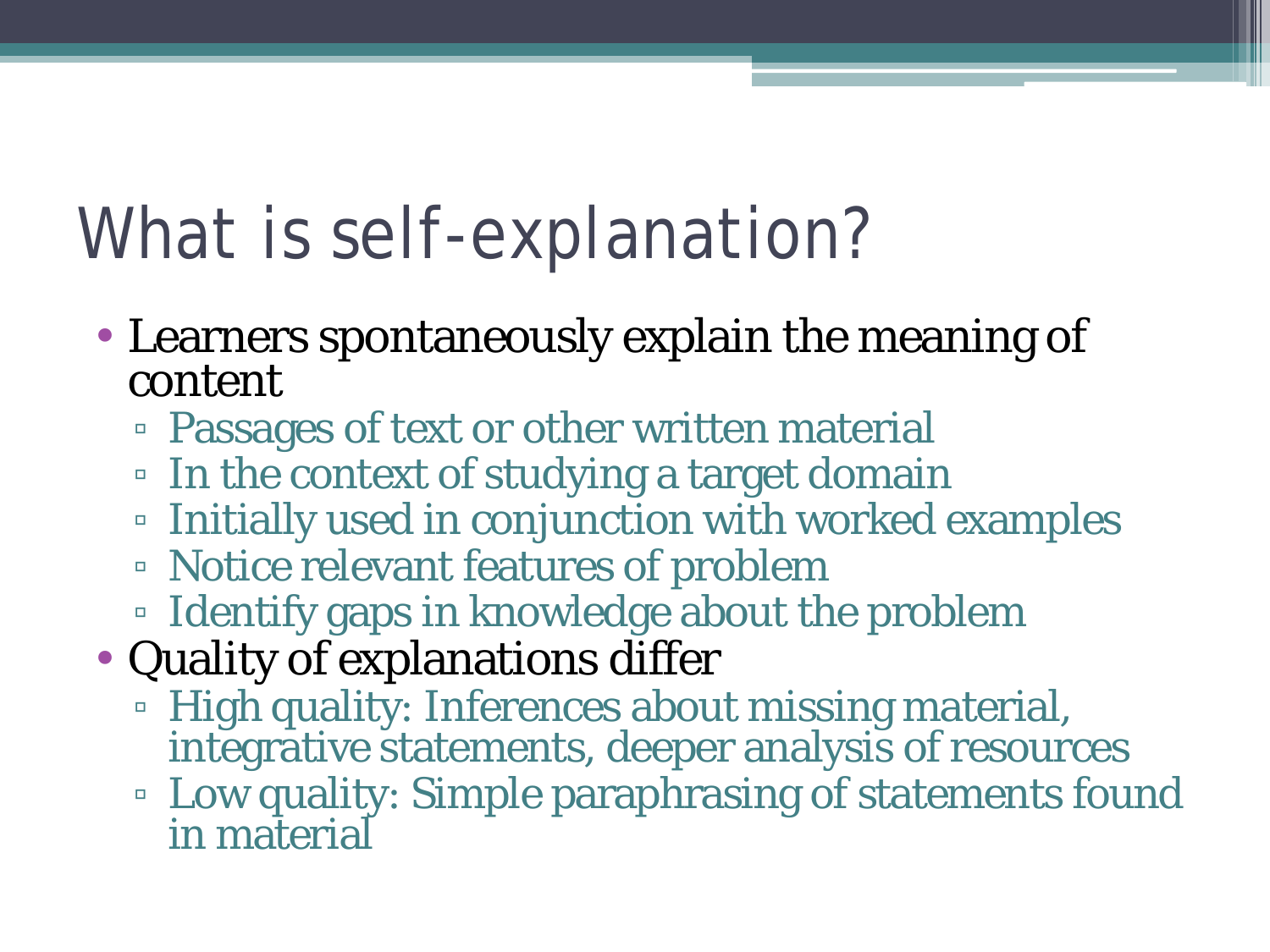# Self-explanation and learning

- High quality self-explanations are connected to learning gains
- Variety of disciplines
	- Math: algebra, geometry, logic
	- Natural science: physics, biology
	- Humanities: English, history
	- Computer science
	- Commonality: Need both ability to solve a problem and explain the underlying principles
- Variety of levels
	- Middle/high school
	- University
	- Adult learners
- What are some examples?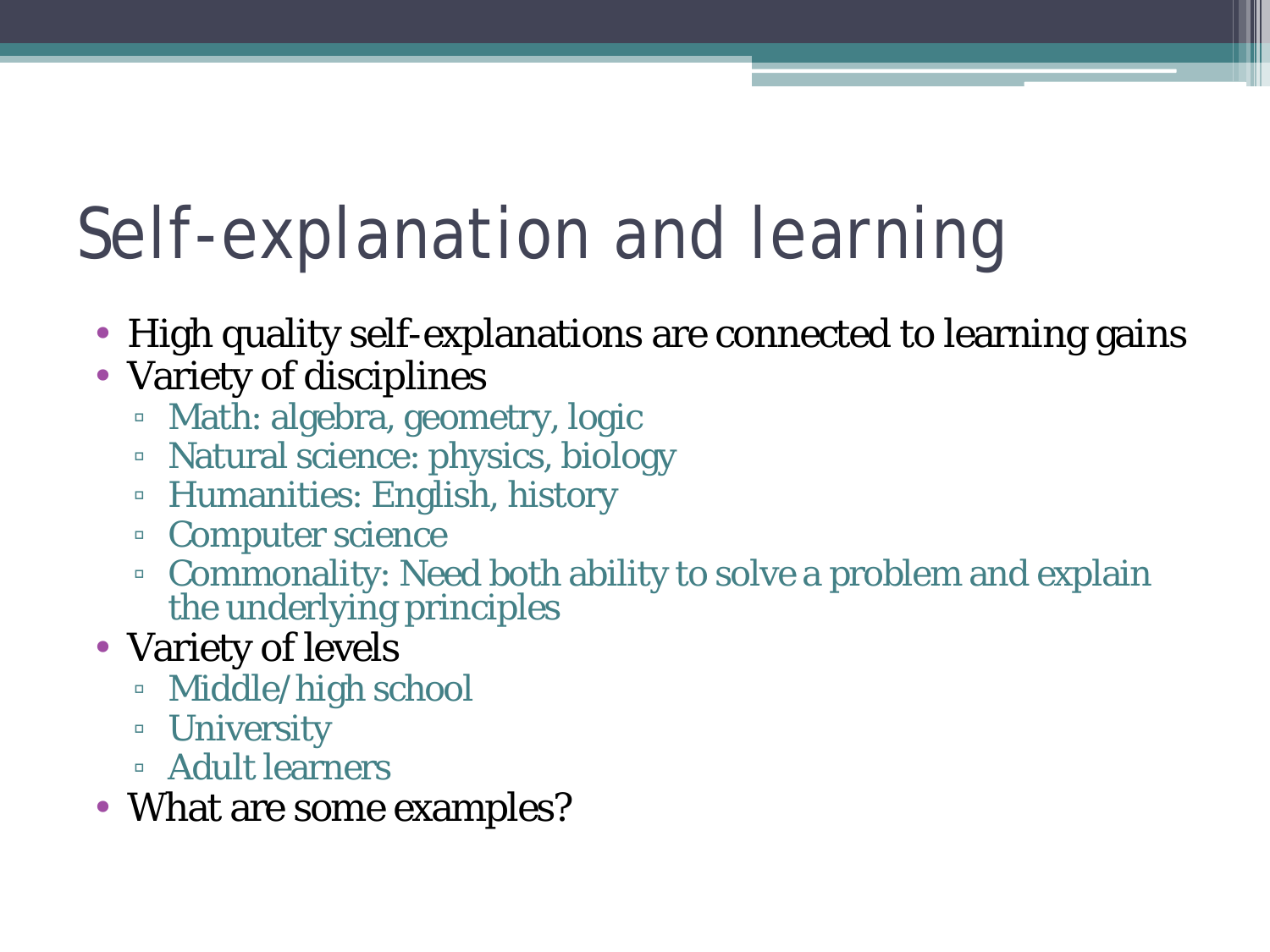# Biology

### **Background Treatment**

- Middle-school (8<sup>th</sup> grade) students
	- Inner-city school
	- Volunteers
	- Not taken a biology course
- $N = 24$ 
	- Control group: 10
	- Experimental group: 14
	- Split equally by gender
- Problem: Read and understand a unit describing the human circulatory system
	- *Modern Biology* by Towle

- 101-sentence passage
- Paper with one sentence per page
- Control group
	- Read the passage twice
- Experimental group
	- General prompts
		- After reading each sentence, prompted to explain what each sentence meant
	- Specific prompts
		- At 22 places prompts about specific functions of circulatory system
- Same time for both activities approximately 2 hours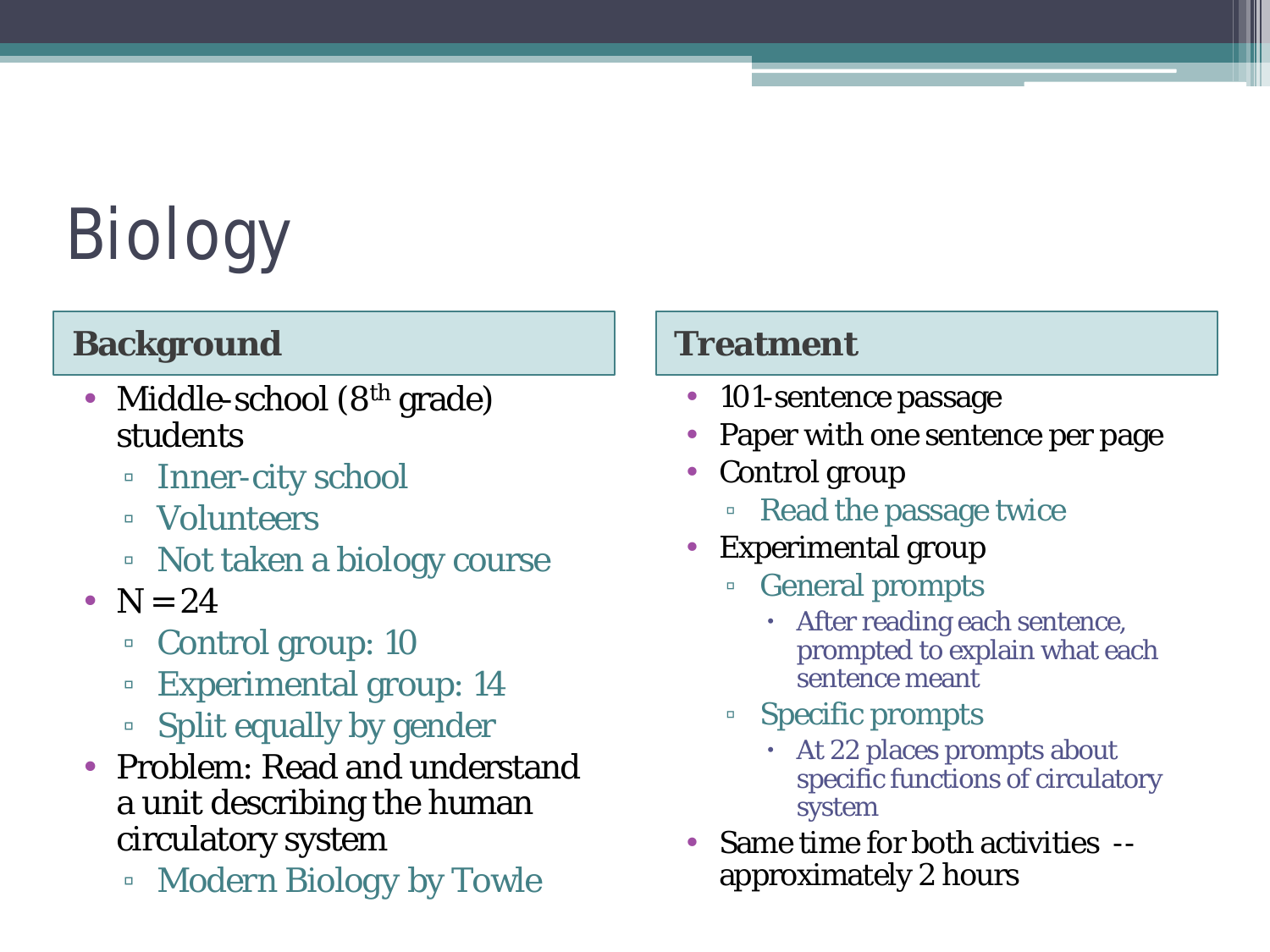# Biology

### **Procedure Results**

- Phase 1: Interview session (pre-test)
	- Describe 23 terms
	- Draw blood flow
	- Answered half of test questions
- Phase 2: Treatment session
	- Randomly assigned
	- One of the two situations
- Phase 3: Interview session (post-test)
	- Same as the first phase

- Both groups of students gained significantly from the pre-test to the post-test
- The gain was greater for the prompted group (32%) than the unprompted group (22%)
	- On more difficult questions it was larger (22.6% prompted vs. 12.5% unprompted)
- High explainers (M=61) gained more (38%) than low explainers (M=14) (27%)
	- Also more pronounced for difficult questions (33% vs. 17%)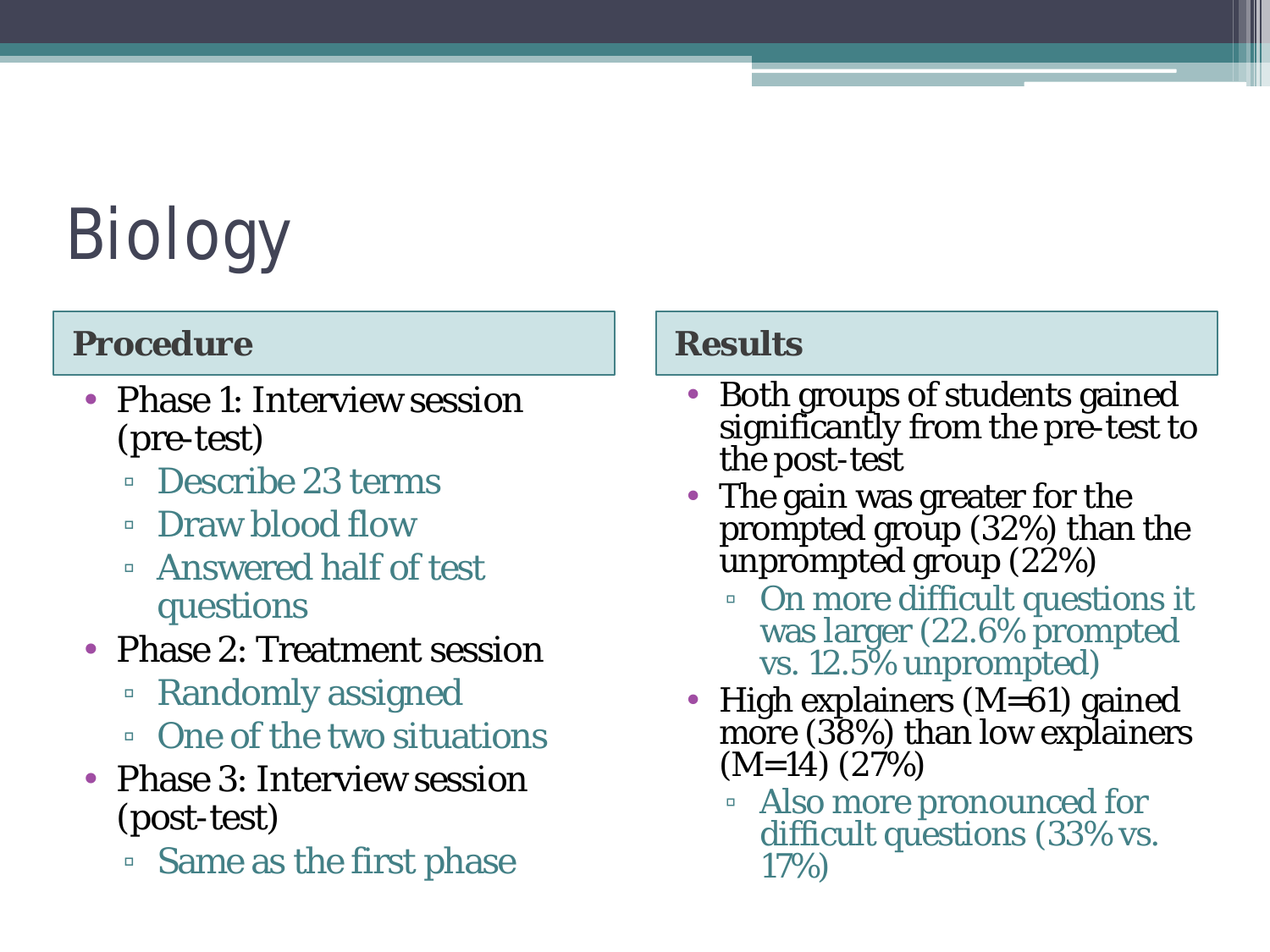# English

### **Background Treatment**

- Adult ESL learners
- $N = 118$
- Single class session
- Problem: Second language grammar acquisition
	- Learning correct English article to use
		- a, an, the, none
	- Rule-based situation

- Computerized tutoring system
	- Immediate feedback
- Article choice selection (tutored practice)
	- Choose article in a given sentence via a dropdown menu
- **Explanation choice selection** (self-explanation)
	- Shown the correct article, provide an explanation for it via a dropdown menu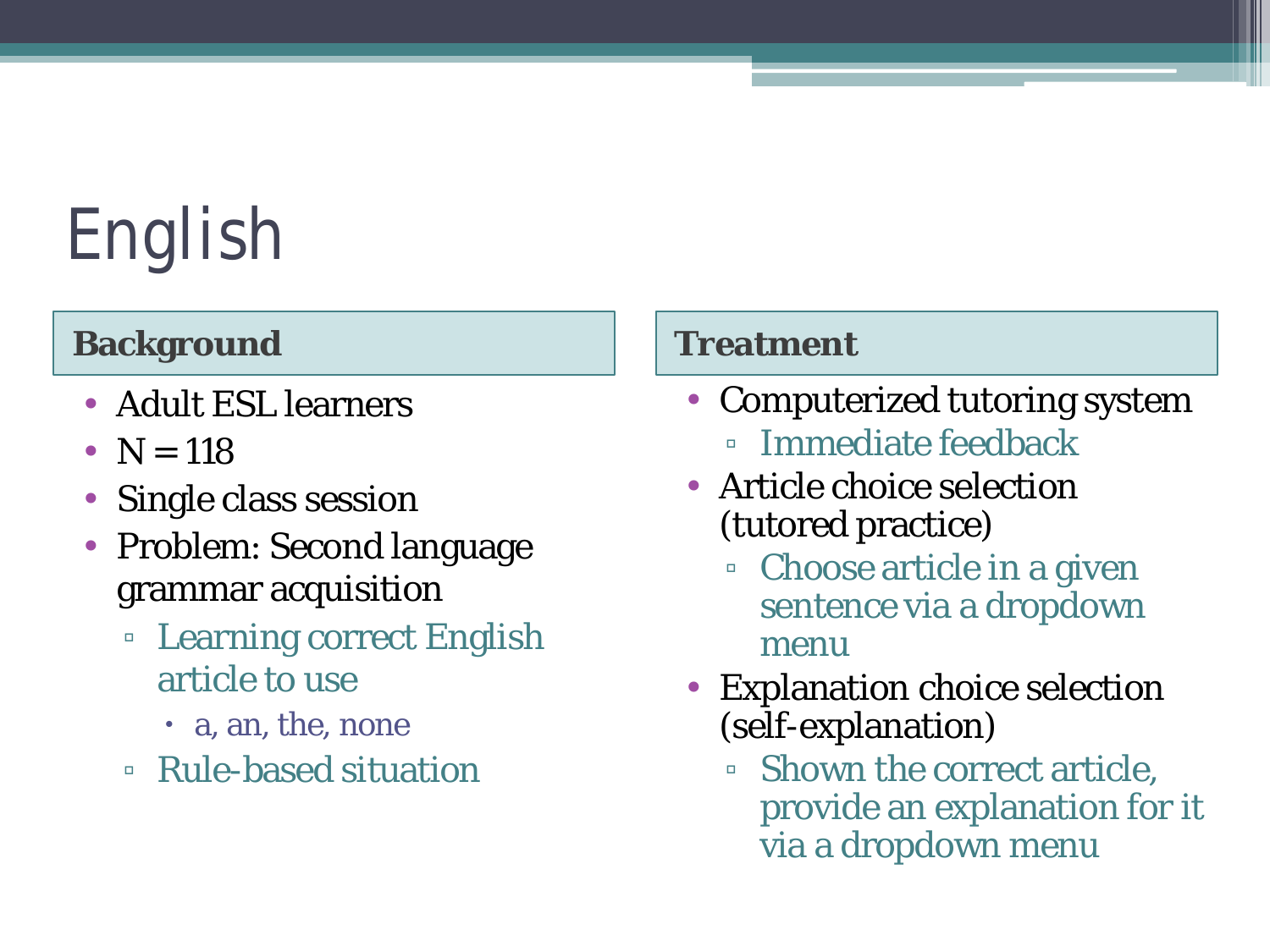## Article choice



Figure 1. In the article choice condition, students choose the article (a, an, the, no article) that best completes the sentence (1), and receive immediate feedback on their selection. If the answer is right, it turns green (2), and red if it is wrong  $(3)$ .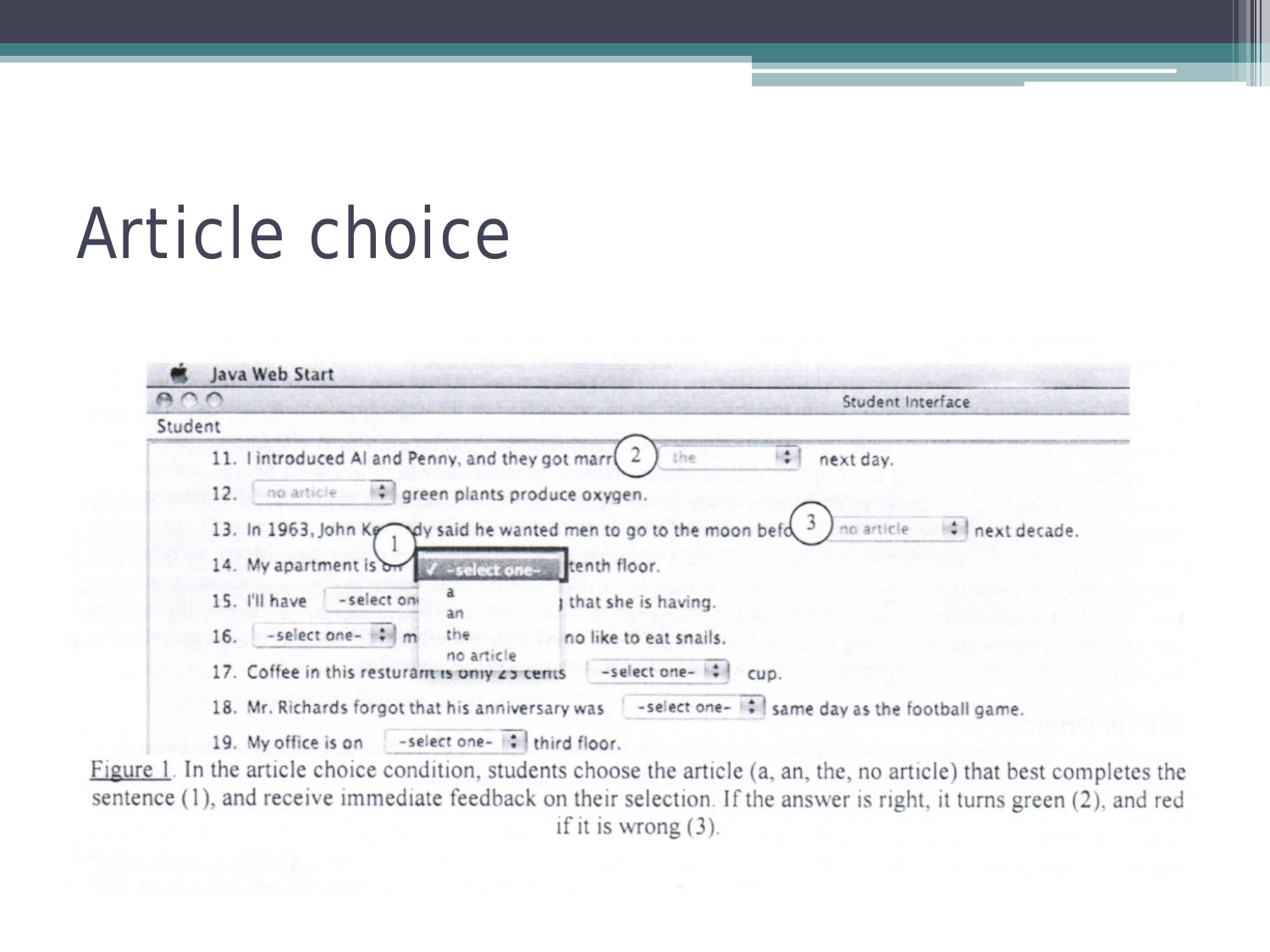## Explanation choice

| 000                                                                                                                                                                                | Student Interface |
|------------------------------------------------------------------------------------------------------------------------------------------------------------------------------------|-------------------|
| Student                                                                                                                                                                            |                   |
| 11. I introduced Al and Penny, and they got married _the_ next day.<br>Why is "the" the correct article to use? Select one:                                                        |                   |
| The noun is modified with an ordinal number (like "first" "second" "third") or other rankin.                                                                                       | $\frac{1}{2}$     |
| 12. no article green plants produce oxygen.                                                                                                                                        |                   |
| Yny is "no article" the correct article to use? Select one:                                                                                                                        |                   |
| The noun is general and plural                                                                                                                                                     |                   |
| 13. In 1963, John Kennedy said he wanted men to go to the moon before _the_ next decade.<br>Why is "the" the correct article to use? Select one:<br>3<br>The noun is already known |                   |
| 14. My apartment is on the tenth floor.                                                                                                                                            |                   |
| hy is "the" the correct article to use? Select one:                                                                                                                                |                   |
| <b>ANTICARTICO</b>                                                                                                                                                                 |                   |
| The noun is a single letter or numbers                                                                                                                                             |                   |
| "a" or "an" is used to mean "for each" or "per"                                                                                                                                    |                   |
| The noun phrase is a general singular count noun that begins with a vowel sound                                                                                                    |                   |
| The noun phrase begins with a consonant sound and is an indefinite singular count noun                                                                                             |                   |
| The noun is general and non-count                                                                                                                                                  |                   |
| The noun is general and plural                                                                                                                                                     |                   |
| The noun is already known                                                                                                                                                          |                   |
| The noun is modified with an ordinal number (like "first" "second" "third") or other ranking word (like "next" or "last")                                                          |                   |
| The noun is modified with the word "same"                                                                                                                                          |                   |
| The noun has already been mentioned                                                                                                                                                |                   |
| The noun is made definite by a prepositional phrase                                                                                                                                |                   |
| The noun is made definite by an adjective clause or an adjective phrase<br>Why is "a" the correct article to use? Select one.                                                      |                   |

Figure 2. In the explanation choice condition, students choose the feature of the sentence that best explains the article use (1). Identical to the article choice condition, students receive immediate feedback on their selection. If the answer is right, it turns green  $(2)$ , and red if it is wrong  $(3)$ .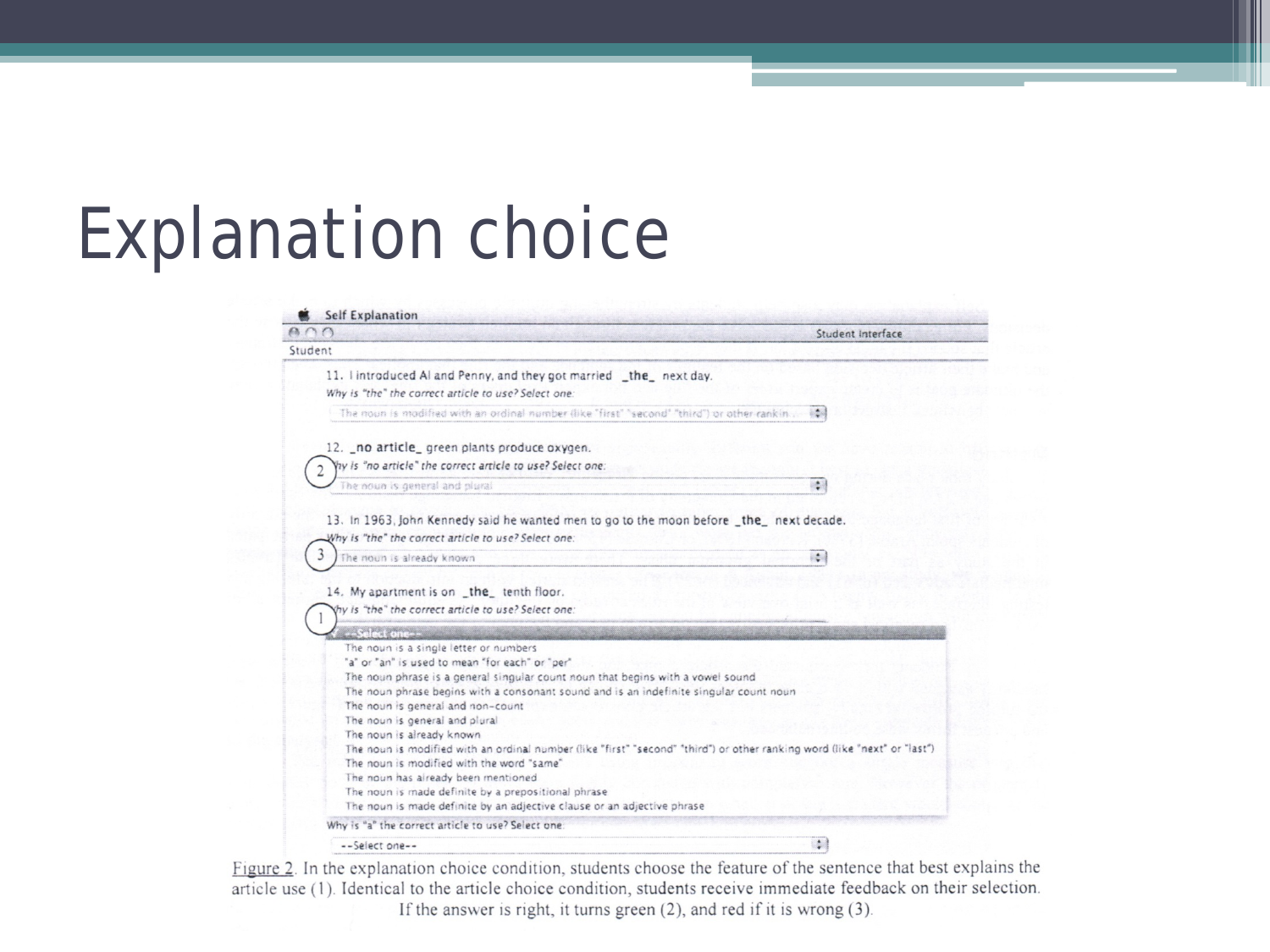# English

### **Procedure Results**

- Pre-test
	- On both type of exercises
- Tutoring session
	- One type of activity only
		- Article choice exercises

### or

- Explanation choice exercises
- Randomized assignment
- Post-test
	- On both types of exercises

- Students improved on the type of problem they studied
- Students improved on the other type of problem (transfer)
- Effects of prompted selfexplanation were somewhat stronger
- No reduction in speed for selfexplanation group
	- Important for fluency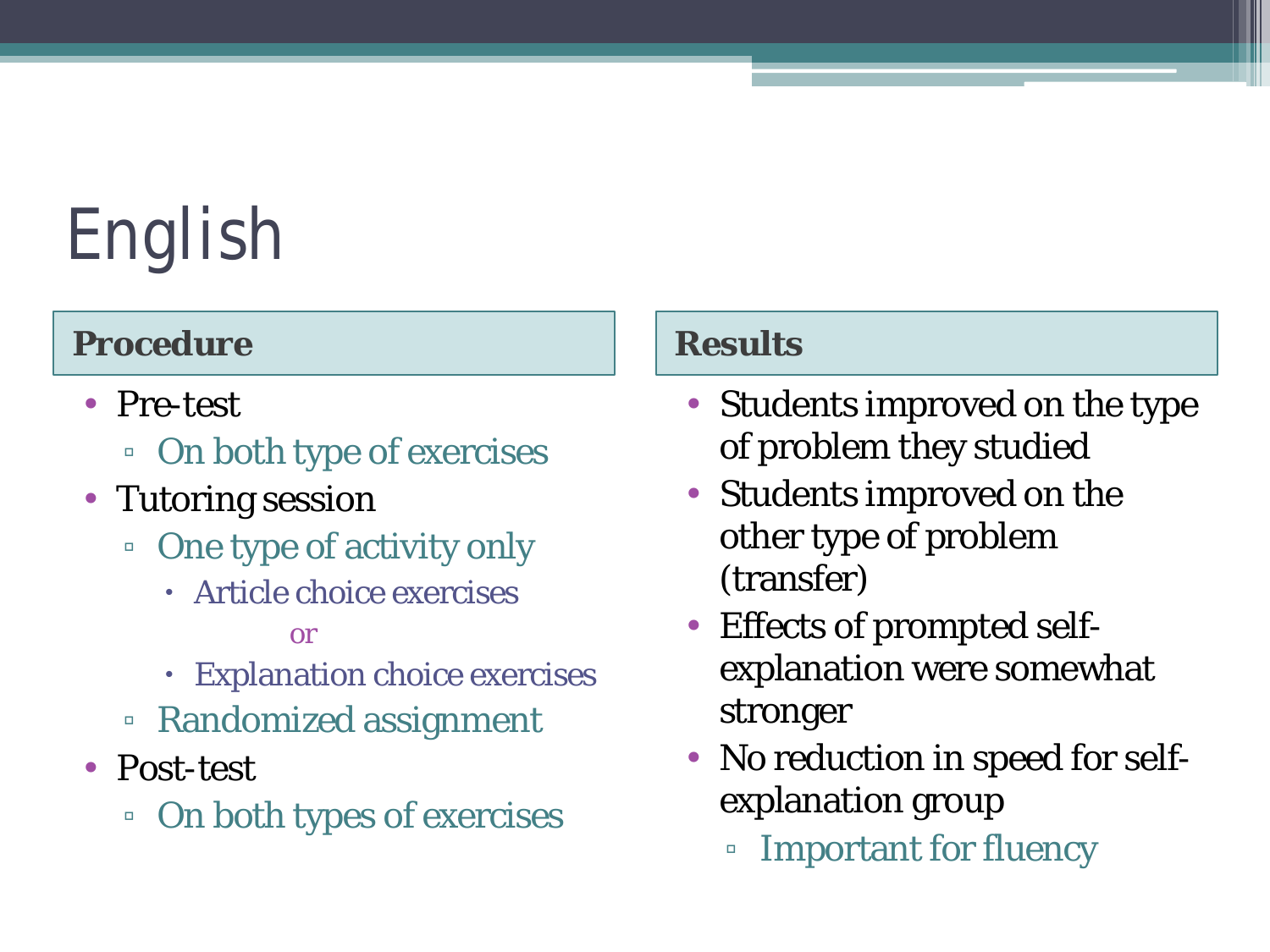## Computer science

### **Background Treatment**

- Open University
	- Helsinki, Finland
	- Open enrollment for nominal fee  $({\sim}550)$
	- Summer 2013 and 2014
- $N = 51$ 
	- $\blacksquare$  Initially N = 110
	- Typical dropout rate
- Problem: Java programming
	- Self-explanation exercises embedded into weekly course assignments
	- Longer-term than any previous study

- Three weekly self-explanation exercises
- Two subgroups
	- $\bullet$  Motivational text + code + self-explanation
	- $\bullet$  Motivational text + code + multiple-choice question + self-explanation
	- Randomly assigned
- Self-explanations were not assessed for quality
	- Students knew this in advance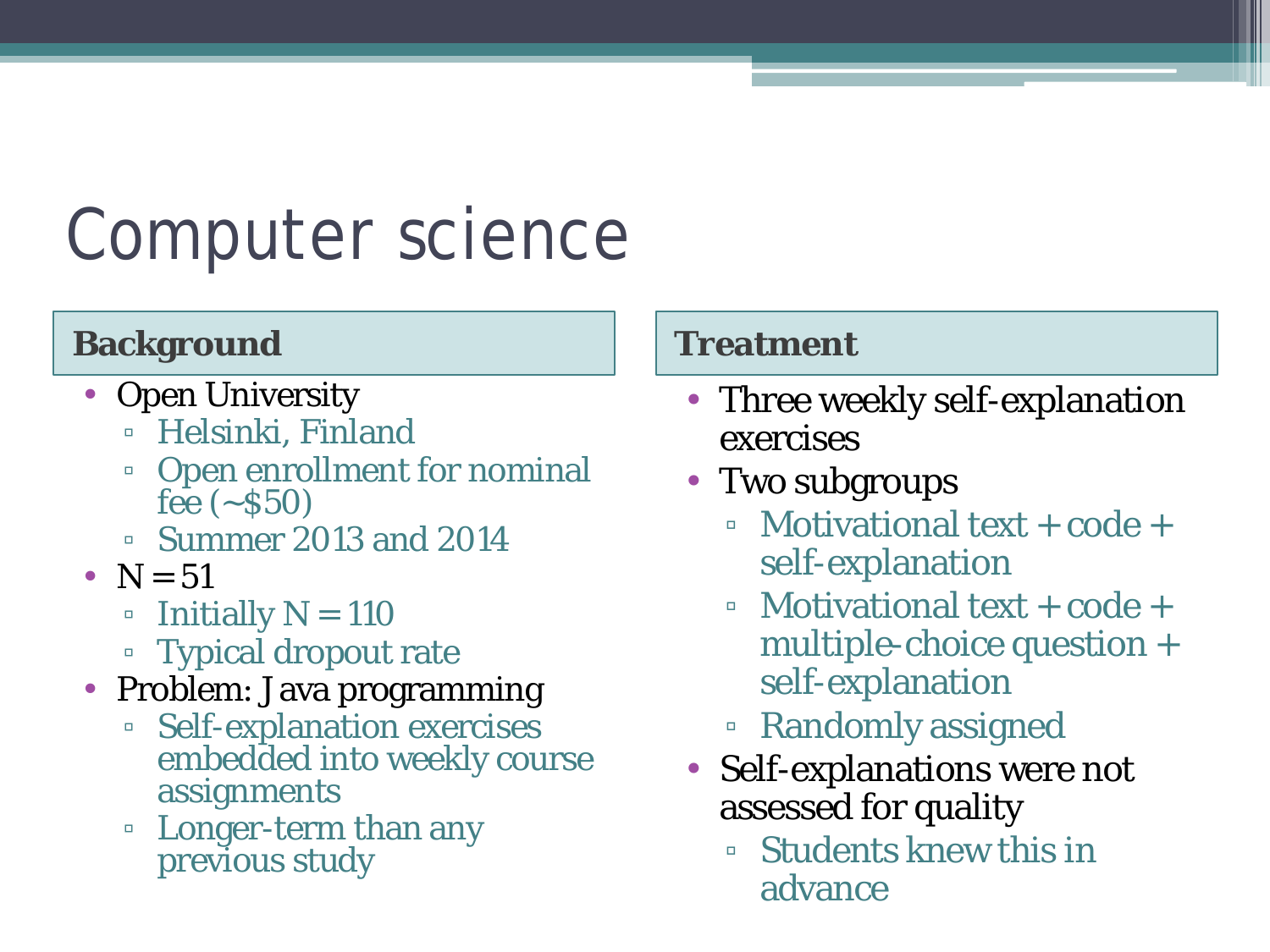## Computer science

### Procedure **Results**

- Weekly course assignments
	- Between subjects design
- Final exam
	- Three self-explanation questions (0-2 points each for total of 0-6 points)
		- Compare Summer 2013 (no self-explanation) to Summer<br>2014 (with self-explanation)
	- Two of the three problem- based questions (0-11 points)
		- Ones with highest completion rate
		- Compare two Summer 2014 populations (with multiple- choice or without)

- Students with self-explanation<br>exercises ( $M = 4.6$ ) performed<br>better on self-explanation exam questions than previous year (M  $= 3.7$ 
	- Statistically significant
	- No evaluation of quality of explanations
- Students with supporting questions  $(M = 8.4)$ outperformed students without them  $(M=6.7)$ 
	- Marginally significant
	- Focused students on relevant aspects of the question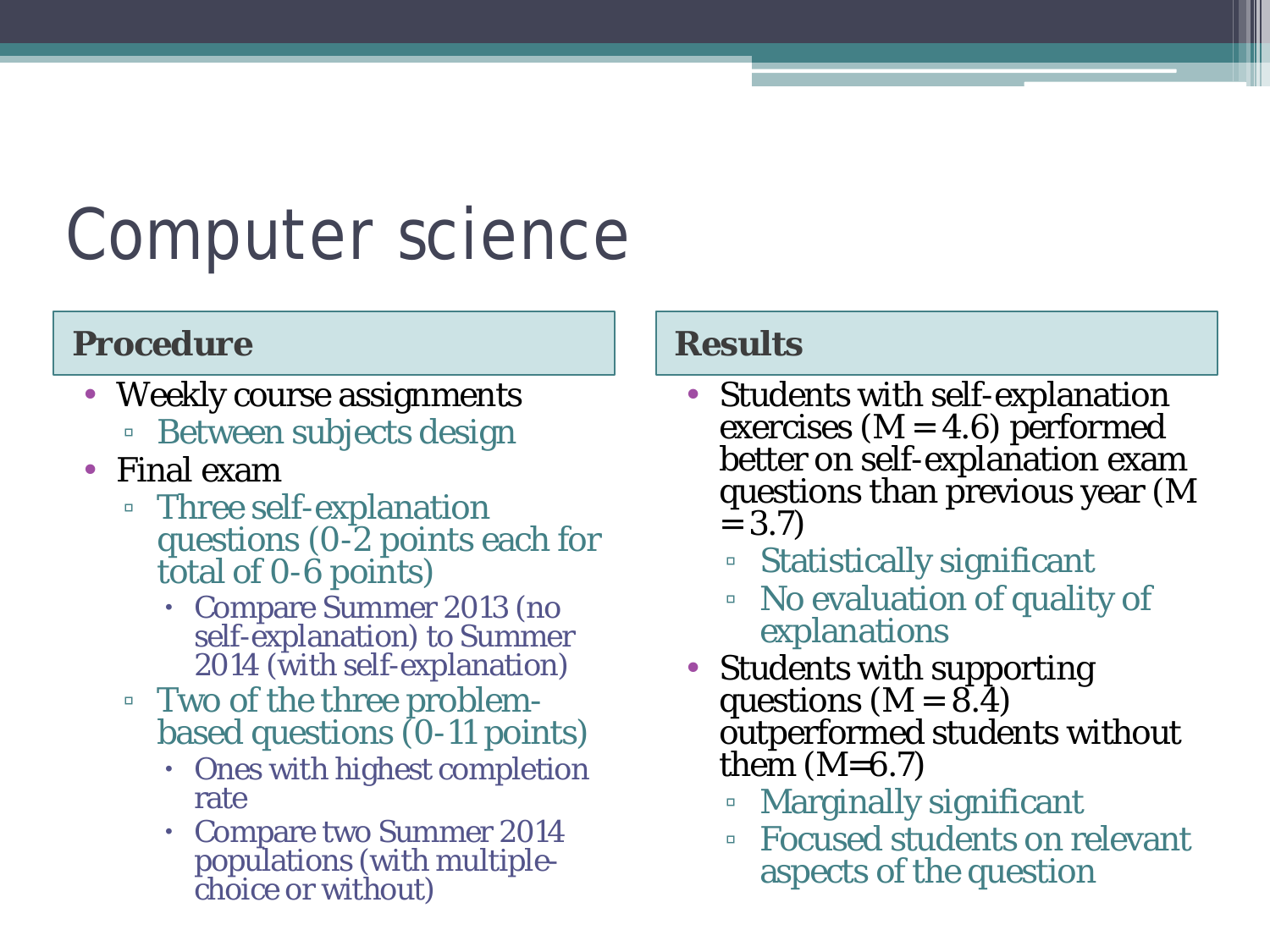# Summary

- High quality self-explanations are connected to learning gains
- Subjects
	- Biology
	- English
	- Computer science
- Variety of levels
	- Middle school
	- University
	- Adult learners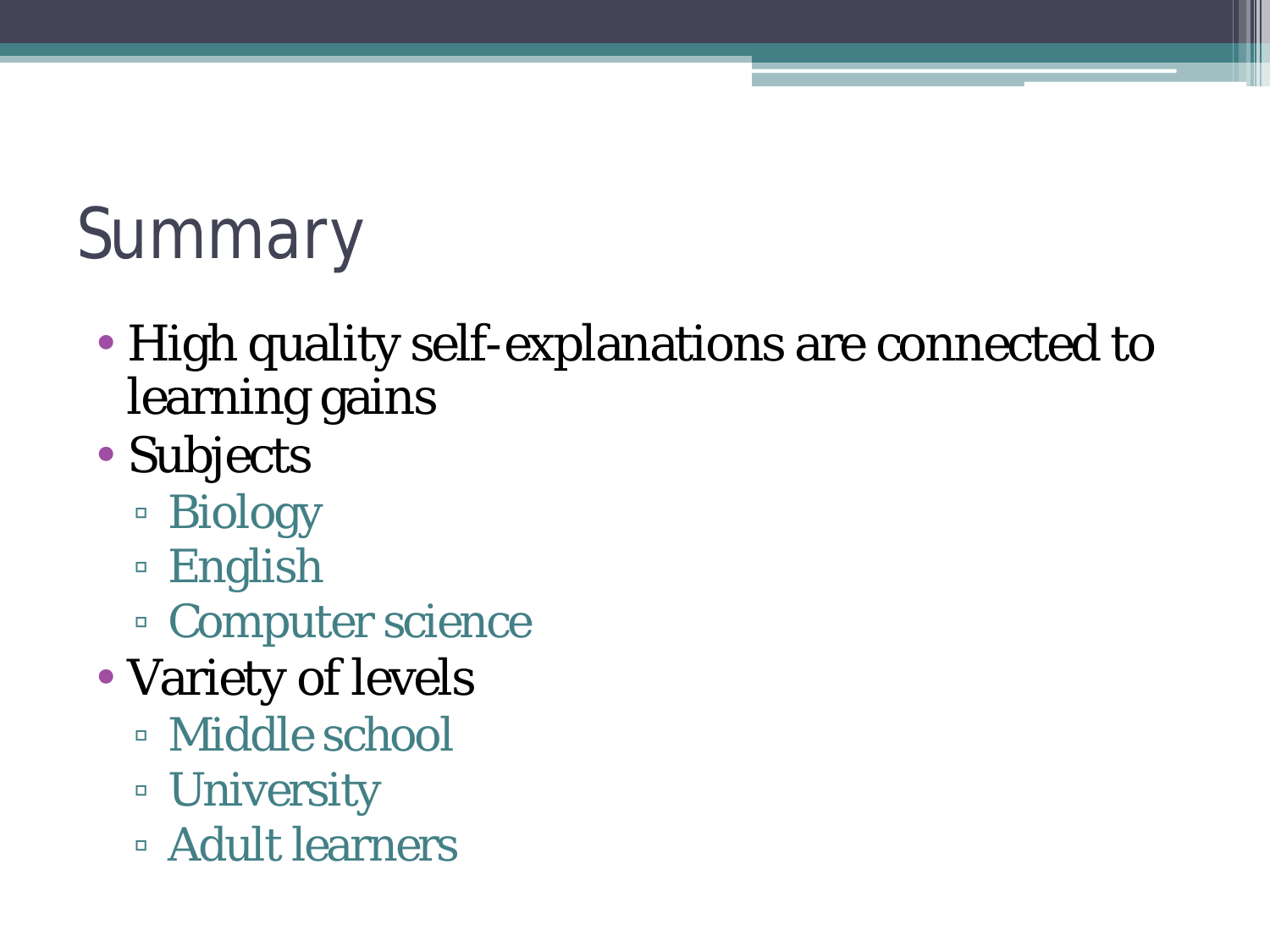## References

### • Biology

- Michelene T.H. Chi, Nicholas De Leeuw, Mei-Hung Chiu, Christian Lavancher. 1994. Eliciting self-explanations improves understanding. Cognitive Science, 18:3, pp. 439-477.
- English
	- Ruth Wylie, Kenneth Koedinger, and Teruko Mitamura. 2010. Extending the self-explanation effect to second language grammar learning. In Proceedings of the 9th International Conference of the Learning Sciences Volume 1 Radinsky (Eds.), Vol. 1. International Society of the Learning Sciences<br>57-64.

### • Computer science

<sup>•</sup> Arto Vihavainen, Craig S. Miller, and Amber Settle. 2015. Benefits of Self-explanation in Introductory Programming. In Proceedings of the (SIGCSE '15). ACM, New York, NY, USA, 284-289. DOI=10.1145/2676723.2677260 http://doi.acm.org/10.1145/2676723.2677260